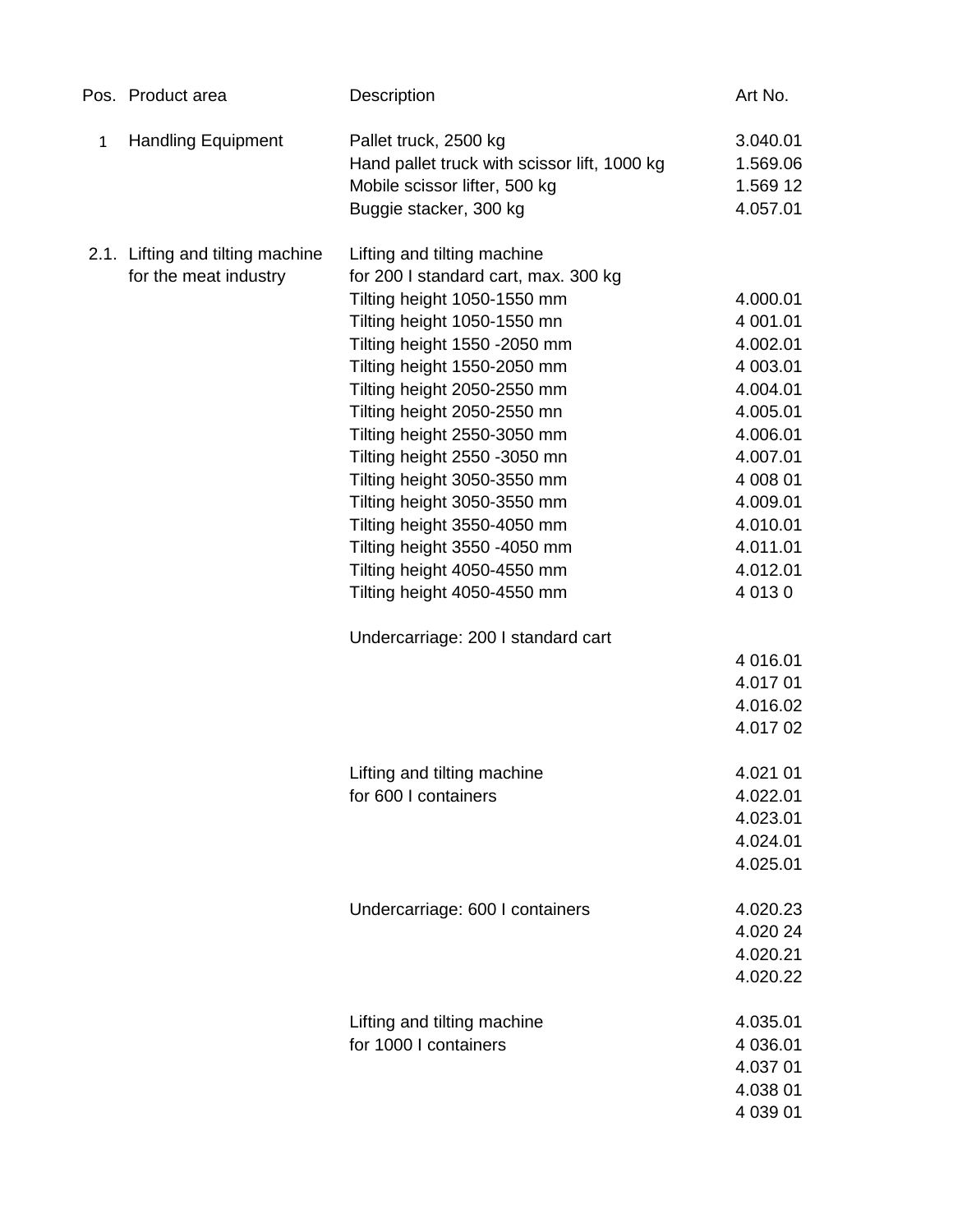|      | 2.2. Lifting and tilting<br>machine for the<br>baking goods industry            | Lifting and tilting machine<br>for 90   Plastic trays                                                                                                                                                                                                                                                          | 4.002.08<br>4.003.06<br>4.004 04<br>4.005.03                                                    |
|------|---------------------------------------------------------------------------------|----------------------------------------------------------------------------------------------------------------------------------------------------------------------------------------------------------------------------------------------------------------------------------------------------------------|-------------------------------------------------------------------------------------------------|
|      |                                                                                 | Undercarriage: 90   Plastic trays                                                                                                                                                                                                                                                                              | 4.016.02<br>4.017.02                                                                            |
|      |                                                                                 | Lifting and tilting machine<br>for kneading containers                                                                                                                                                                                                                                                         | 4.021.02<br>4.022.02<br>4.023.02<br>4.024.02<br>4.025.02<br>4.026.02                            |
|      | 2.3. Lifting and tilting machine<br>for chemical and<br>pharmaceutical industry | Lifting and tilting machine (I)<br>up to 350 4.201.01<br>up to 350 4.202.01<br>up to 1200 4.202.02                                                                                                                                                                                                             | 4.120.08<br>up to 120 4.201.02<br>up to 900 4.202.03                                            |
| 3    | Swing Loader                                                                    | f. 200 ltr buggy, 1200 mm<br>If. 200 Itr buggy, 1200 mm<br>F. 450 ltr. tank, 1100 mm<br>f. 450 ltr. tank, 1100 mm<br>f. 600 Itr tank, 1050 mm<br>If. 600 Itr tank, 1050 mm<br>If. 825 Itr tank, 1050 mm<br>If. 825 Itr tank. 1050 mm                                                                           | 4.053.01<br>4.054.01<br>4.063.01<br>4.063.02<br>4.056.03<br>4.056.04<br>4.055.01<br>4 0 5 5 0 2 |
|      | 4.1. Washing machine for<br>knives                                              | WMfor knives (with softener)<br>WM for knives without softener                                                                                                                                                                                                                                                 | 1.612.22<br>1.612.23                                                                            |
| 4.2. | Washing machines for<br>boxes and pallets                                       | Pass through washing machine<br>Boxes & pallets, electric heating, 250 pcs<br>Boxes & pallets, steam heating, 250 pcs/h<br>Boxes, steam heating, 600 pcs/h<br>Boxes, steam heating, 120-250 pcs/h, 14 kW<br>(Boxes, steam heating, 120-250 pcs/h, 23 kW<br>Boxes, drying tunnel & heat exchanger,<br>400 pcs/h | 1.577.01<br>1.577.02<br>1.577.32<br>1.577.47<br>1.577.58<br>1.577.57                            |
|      | 4.3. WM for tins/cans                                                           | WM f. tins/cans                                                                                                                                                                                                                                                                                                | 1.577.05                                                                                        |
|      | 4.4. Washing machine for fish                                                   | Washing machine for fish                                                                                                                                                                                                                                                                                       | 1.577.46                                                                                        |